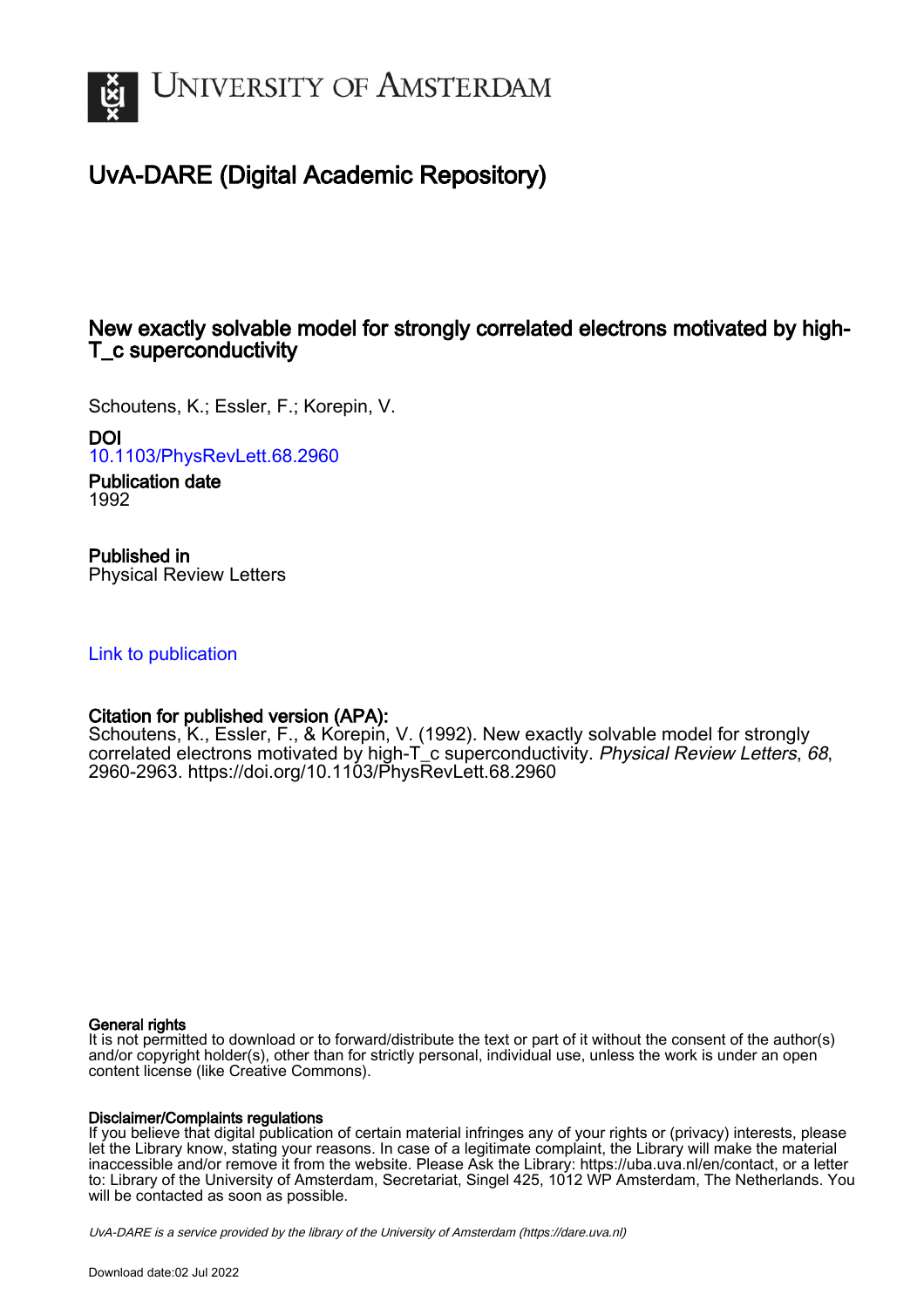### New Exactly Solvable Model of Strongly Correlated Electrons Motivated by High- $T_c$  Superconductivity

Fabian H. L. Essler, Vladimir E. Korepin, and Kareljan Schoutens

Institute for Theoretical Physics, State University of New York at Stony Brook, Stony Brook, New York 11794-3840

(Received 19 February 1992)

We present a new model describing strongly correlated electrons on a general d-dimensional lattice. It is an extended Hubbard model and it contains the  $t - J$  model as a special case. The model naturally describes local electron pairs, which can move coherently at arbitrary momentum. By using an  $\eta$ -pairing mechanism we can construct eigenstates of the Hamiltonian with off-diagonal long-range order. In the attractive case the exact ground state is superconducting in any number of dimensions. On a onedimensional lattice, the model is exactly solvable by Bethe ansatz.

PACS numbers: 71.20.Ad, 75.10.Jm

The study of strongly correlated electrons on a lattice is an important tool in theoretical condensed-matter physics in general, and in the study of high- $T_c$  superconductivity in particular. Two well-studied models are the Hubbard model and the t-J model. On a one-dimensional lattice these models are both exactly solvable by Bethe ansatz. In this Letter we propose a new model, which is again solvable in one dimension, and which combines and extends some of the interesting features of the Hubbard model and the  $t - J$  model.

Electrons on a lattice are described by operators  $c_{j,\sigma}$ ,  $j=1,\ldots,L, \sigma = \uparrow, \downarrow$ , where L is the total number of lattice sites. These are canonical Fermi operators with anticommutation relations given by  $\{c_{i,\sigma}^{\dagger}, c_{j,\tau}\} = \delta_{i,j} \delta_{\sigma,\tau}$ . The state  $|0\rangle$  (the Fock vacuum) satisfies  $c_{i,\sigma}|0\rangle = 0$ . At a given lattice site  $i$  there are four possible electronic states:

$$
\begin{aligned} \n\vert 0 \rangle, \quad \vert \uparrow \rangle_i &= c_{i,1}^\top \vert 0 \rangle, \\ \n\vert \downarrow \rangle_i &= c_{i,1}^\top \vert 0 \rangle, \quad \vert \uparrow \downarrow \rangle_i &= c_{i,1}^\top c_{i,1}^\top \vert 0 \rangle. \n\end{aligned} \tag{1}
$$

By  $n_{i,\sigma} = c_{i,\sigma}^{\dagger} c_{i,\sigma}$  we denote the number operator for electrons with spin  $\sigma$  on site *i* and we write  $n_i = n_{i,1} + n_{i,1}$ . The spin operators  $S = \sum_{i=1}^{L} S_i$ ,  $S^{\dagger}$ , and  $S^z$ ,

$$
S_j = c_{j,1}^{\dagger} c_{j,1}, \quad S_j^{\dagger} = c_{j,1}^{\dagger} c_{j,1}, \quad S_j^z = \frac{1}{2} (n_{j,1} - n_{j,1}) \; , \qquad (2)
$$

form an SU(2) algebra and they commute with the Hamiltonians that we consider below. (We shall always give local expressions  $\mathcal{O}_i$  for symmetry generators, implying that the global ones are obtained as  $\mathcal{O} = \sum_{i=1}^{L} \mathcal{O}_i$ .

The Hubbard model Hamiltonian can be written as

$$
H^{\text{Hubbard}} = -\sum_{\langle jk \rangle} \sum_{\sigma = 1,1} (c_{j,\sigma}^{\dagger} c_{k,\sigma} + c_{k,\sigma}^{\dagger} c_{j,\sigma}) + U \sum_{j=1}^{L} (n_{j,1} - \frac{1}{2}) (n_{j,1} - \frac{1}{2}), \qquad (3)
$$

where the first summation runs over all nearest-neighbor pairs  $\langle jk \rangle$ . It contains kinetic (hopping) terms for the electrons and an on-site interaction term for electron pairs. An interesting feature (on a bipartite periodic lattice) is the so-called  $\eta$ -pairing symmetry [1,2], which involves operators  $\eta_H$ ,  $\eta_H^{\dagger}$ , and  $\eta_H^{\dagger}$  which form another  $SU(2)$  algebra, and which commute with the Hamiltonian (3). Using this symmetry one can, starting from an eigenstate  $|\psi\rangle$  of the Hamiltonian, create a new eigenstate  $\eta_H^1|\psi\rangle$ , which contains an additional local electron pair of momentum  $\pi$ . The spin SU(2) algebra (2) and the *n*-pairing SU(2) algebras together form an SO(4) symmetry algebra. In one dimension, the Hubbard model is solvable by Bethe ansatz [3].

In the t-J model, there is a kinematical constraint which forbids the occurrence of two electrons on the same lattice site. On this restricted Hilbert space the t-J Hamiltonian (with  $t=1$ ,  $J=2$ ) acts as  $H^{t-J}$  $=-\sum_{\langle jk\rangle}H_{j,k}^{\prime}$ , with

$$
H_{j,k}^{t-1} = \sum_{\sigma = \uparrow, \downarrow} (Q_{j,\sigma}^{\dagger} Q_{k,\sigma} + Q_{k,\sigma}^{\dagger} Q_{j,\sigma}) - 2[S_j^z S_k^z + \frac{1}{2} (S_j^{\dagger} S_k + S_j S_k^{\dagger}) - \frac{1}{2} (1 - n_j - n_k) - \frac{1}{4} n_j n_k],
$$
\n(4)

where we defined

$$
Q_{j,1} = (1 - n_{j,1})c_{j,1}, \quad Q_{j,1} = (1 - n_{j,1})c_{j,1}, \tag{5}
$$

and the operators  $S_i^z$ ,  $S_j$ , and  $S_j^{\dagger}$  are as in (2). The t-J model  $(4)$  is supersymmetric and the spin  $SU(2)$  symmetry algebra gets enlarged to the superalgebra  $SU(1|2)$ [4,5] (see [6] for the description and classification of the classical Lie superalgebras). The generators of this sym-<br>metry algebra are S, S<sup>†</sup>, S<sup>z</sup>, Q<sub>1</sub>, Q<sub>1</sub>, Q<sub>1</sub>, Q<sub>1</sub>, Q<sub>1</sub>, and<br> $T=2L-\sum_{j=1}^{L}n_j$ . In one dimension the supersymmetric  $t$ -J model (4) is exactly solvable by Bethe ansatz  $[7-9]$ .

Before we present the Hamiltonian of the new model, we give some motivation, which is based on what we know about the materials that exhibit high- $T_c$  superconductivity. It has been found that the electrons in these materials form "Cooper pairs," which are spin singlets, and that these pairs are much smaller than in the traditional superconductors. As a limiting case one can consider models which have electron pairs of size zero, i.e.,

2960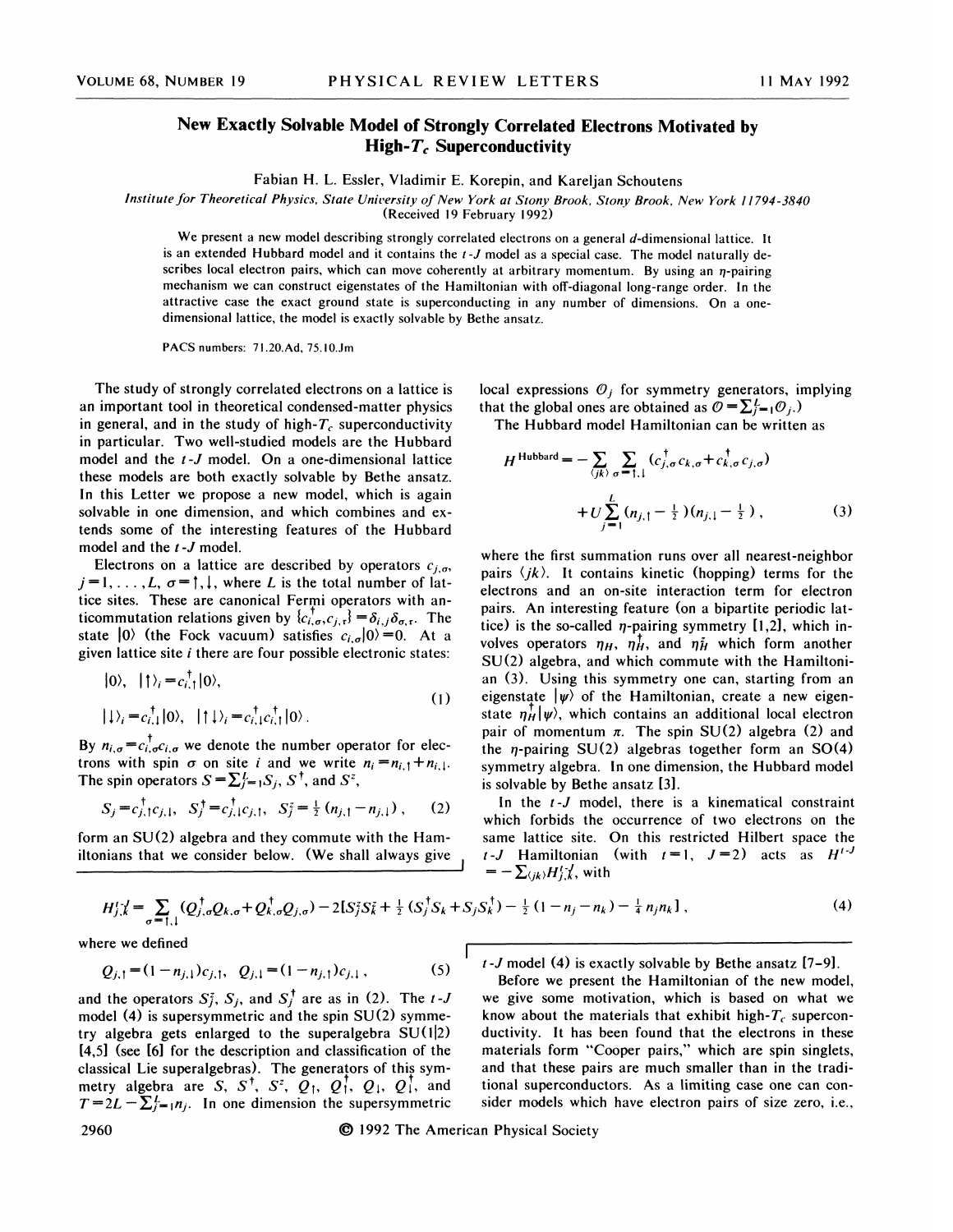pairs that are localized on single lattice sites. We will call such localized electron pairs *localons*.

In the  $t - J$  model localons are ruled out by the kinematical constraint on the space of states, and in the Hubbard model only local pairs of momentum  $\pi$  exist. Below we shall see that in our new model localons can move coherently with arbitrary momentum. Apart from these local pairs, the new model may also have bound states that are finite-size electron pairs.

Let us now present the Hamiltonian of the new model

on a general d-dimensional lattice. We write it as

$$
H = H^{0} + U \sum_{j=1}^{L} (n_{j,1} - \frac{1}{2}) (n_{j,1} - \frac{1}{2})
$$
  
+  $\mu \sum_{j=1}^{L} n_{j} + h \sum_{j=1}^{L} (n_{j,1} - n_{j,1}),$  (6)

where  $H^0$  is given by

$$
H^0 = -\sum_{\langle j,k \rangle} H^0_{j,k} \tag{7}
$$

 $\langle j, k \rangle$  are nearest neighbors, with

$$
H_{j,k}^{0} = c_{k,1}^{\dagger}c_{j,1}(1-n_{j,1}-n_{k,1}) + c_{j,1}^{\dagger}c_{k,1}(1-n_{j,1}-n_{k,1}) + c_{k,1}^{\dagger}c_{j,1}(1-n_{j,1}-n_{k,1}) + c_{j,1}^{\dagger}c_{k,1}(1-n_{j,1}-n_{k,1}) + \frac{1}{2}(n_{j}-1)(n_{k}-1) + c_{j,1}^{\dagger}c_{j,1}^{\dagger}c_{k,1}c_{k,1} + c_{j,1}c_{j,1}c_{k,1}^{\dagger}c_{k,1} - \frac{1}{2}(n_{j,1}-n_{j,1})(n_{k,1}-n_{k,1}) - c_{j,1}^{\dagger}c_{j,1}c_{k,1}^{\dagger}c_{k,1} - c_{j,1}^{\dagger}c_{j,1}c_{k,1}^{\dagger}c_{k,1} + (n_{j,1}-\frac{1}{2})(n_{j,1}-\frac{1}{2}) + (n_{k,1}-\frac{1}{2})(n_{k,1}-\frac{1}{2}).
$$
\n(8)

This Hamiltonian contains kinetic terms and interaction terms that combine those of the Hubbard and of the t-J model. The second term in (6) is the on-site Hubbard interaction term (notice that it also gets a contribution from  $H^0$ ). The third and fourth terms in (6) introduce a chemical potential  $\mu$  and a magnetic field  $h$ . Roughly speaking, the new model can be viewed as a modified Hubbard model with additional nearest-neighbor interactions similar to those in the  $t - J$  model.

The Hamiltonian  $H^0$  is invariant under spin-reflection  $c_{j,1} \leftrightarrow c_{j,1}$  and under particle-hole replacement  $c_{j,\sigma}^{\dagger} \leftrightarrow c_{j,\sigma}$ . In addition to the spin SU(2) generators (2), the following operators commute with  $H^0$ 

*n-pairing SU(2)*.— The generators are  $\eta$ ,  $\eta^{\dagger}$ , and  $\eta^{\dagger}$ .

$$
\eta_j = c_{j,1} c_{j,1}, \quad \eta_j^\dagger = c_{j,1}^\dagger c_{j,1}^\dagger, \quad \eta_j^2 = -\frac{1}{2} n_j + \frac{1}{2} \ . \tag{9}
$$

Together with the spin  $SU(2)$  algebra (2), this gives an  $SO(4)$  algebra which is similar to the one for the Hubbard model. This symmetry makes it possible to generalize the  $\eta$ -pairing mechanism, which was developed for the Hubbard model in [2], to the new model.

Supersymmetries.-There are eight supersymmetries in total:  $Q_1, Q_1, Q_1$ , and  $Q_1$  given in (5) and the operators  $\tilde{Q}_{\sigma}$  and  $\tilde{Q}_{\sigma}^{\dagger}$ .

$$
\tilde{Q}_{j,1} = n_{j,1}c_{j,1}, \quad \tilde{Q}_{j,1} = n_{j,1}c_{j,1}.
$$
\n(10)

These generators, together with the operator  $\sum_{i=1}^{L}$ (which is constant and equal to  $L$ ), form the superalgebra  $SU(2|2)$ . [Like  $SU(4)$ , this algebra has fifteen generators, eight of which are fermionic. In the fundamental representation, the generators can be represented as  $4 \times 4$ supermatrices with vanishing supertrace [6].]

The symmetries of the Hamiltonian  $H^0$  can be made manifest as follows. We first add one more generator to the symmetry algebra, which is

$$
X = \sum_{j=1}^{L} X_j, \quad X_j = (n_{j,1} - \frac{1}{2})(n_{j,1} - \frac{1}{2}), \quad [H^0, X] = 0.
$$
\n(11)

This extends the superalgebra  $SU(2|2)$  to  $U(2|2)$ . We denote the generators of this algebra by  $J_{\alpha}$ , where  $\alpha = 1, 2, \ldots, 16$ . We now introduce an invariant, nondegenerate two-index tensor, denoted by  $K^{\alpha\beta}$ , which is the inverse of  $K_{\alpha\beta}$ =str $(J_{\alpha}J_{\beta})$  (str denotes supertrace), where the  $J_a$  are 4×4 supermatrices in the fundamental representation. Using this, we can cast  $H_{j,k}^0$  in a grouptheoretical form, as follows:

$$
H_{j,k}^{0} = \sum_{a,\beta=1}^{16} K^{a\beta} J_{j,a} J_{k,\beta}
$$
\n
$$
= \sum_{\sigma=1,1} (Q_{j,\sigma}^{\dagger} Q_{k,\sigma} + Q_{k,\sigma}^{\dagger} Q_{j,\sigma} - \tilde{Q}_{j,\sigma}^{\dagger} \tilde{Q}_{k,\sigma} - \tilde{Q}_{k,\sigma}^{\dagger} \tilde{Q}_{j,\sigma})
$$
\n
$$
+ (2\eta_{j}^{2} \eta_{k}^{2} + \eta_{j}^{\dagger} \eta_{k} + \eta_{j} \eta_{k}^{\dagger})
$$
\n
$$
- (2S_{j}^{2} S_{k}^{2} + S_{j}^{\dagger} S_{k} + S_{j} S_{k}^{\dagger}) + X_{j} + X_{k}.
$$
\n(13)

It is easily checked that this expression agrees with the formula for  $H_{j,k}^0$  in (8). The expression (12) immediately makes it clear that  $H^0$  commutes with all sixteen generators of  $U(2|2)$ .

We would like to stress that the appearance of the algebra  $U(2|2)$  in the model is not too surprising: On each lattice site there are four electronic states (1), two of which are fermionic. The supergroup  $U(2|2)$  is the group of all unitary rotations of these four states into one another. Our Hamiltonian  $H^0$  has been chosen such that it commutes with the entire algebra  $U(2|2)$  and is therefore very natural. The analogous construction for  $U(1|2)$ leads to the  $t - J$  Hamiltonian (4), and for  $U(2)$  it leads to the spin- $\frac{1}{2}$  XXX Heisenberg model.

The spectrum of the Hamiltonian  $H^0$  is symmetric around zero. This follows from the discrete symmetry  $c_{j,1}^{\dagger} \leftrightarrow c_{j,1}$ , for which  $H^0 \leftrightarrow -H^0$ .

There is a further aspect of  $H<sup>0</sup>$  that deserves to be mentioned: The terms  $H_{i,k}^{0}$  act as graded permutations of the electron states (1) at sites  $j$  and  $k$ . By "graded" we mean that there is an extra minus sign if the two states that are permuted are both (fermionic) single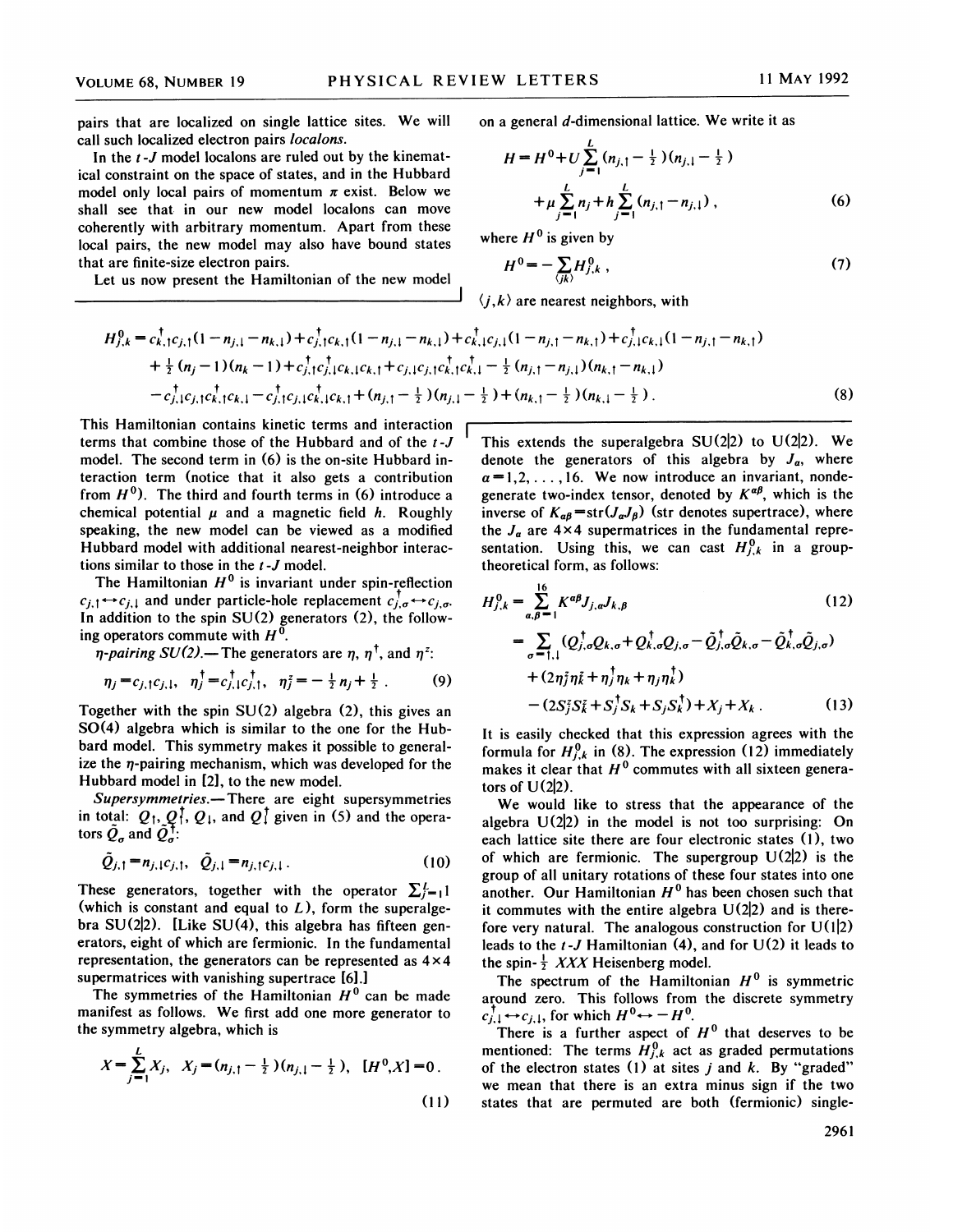electron states. For example,

$$
H_{j,k}^{0}c_{j,1}^{\dagger}|0\rangle = c_{k,1}^{\dagger}|0\rangle, \quad H_{j,k}^{0}c_{j,1}^{\dagger}c_{k,1}^{\dagger}|0\rangle = -c_{j,1}^{\dagger}c_{k,1}^{\dagger}|0\rangle, \quad \dots \tag{14}
$$

In this respect, the new model generalizes the spin- $\frac{1}{2}$ XXX model and the  $t$ -J model (4). The nearest-neighbor Hamiltonians of these models have a similar interpretation as graded permutations of the basic states, which are  $\{|\uparrow\rangle, |\downarrow\rangle\}$  for the spin- $\frac{1}{2}$  XXX model and  $\{|0\rangle, |\uparrow\rangle, |\downarrow\rangle\}$  for the *t*-*J* model. Lattice Hamiltonians that act like (graded) permutations were first considered by Sutherland in  $[8]$ .

We define the number operators  $N_1, N_1$  (the number of single electrons with given spin) and  $N_l$  (the number of localons) by

$$
N_1 + N_l = \sum_{j=1}^{L} n_{j,1}, \quad N_1 + N_l = \sum_{j=1}^{L} n_{j,1}, \quad N_l = \sum_{j=1}^{L} n_{j,1} n_{j,1}, \quad (15)
$$

and we write  $N_e = N_1 + N_1$  for the total number of single electrons. The fact that  $H^0$  is a permutation makes it clear that these number operators commute with  $H^0$ , so that  $H^0$  can be diagonalized within a sector with given numbers  $N_1$ ,  $N_1$ , and  $N_l$ . This implies that the terms proportional to U,  $\mu$ , and h in (6), which break the symmetry  $U(2|2)$ , will not affect the solvability of the model in one dimension.

In the sectors without localons  $H^0$  reduces to the t-J Hamiltonian (4). (This is clear from the fact that they both act as permutations.) The new model reduces to the spin- $\frac{1}{2}$  XXX model in the sector with only vacancies and localons, and similarly in the (half-filled) sector with one single electron on each site.

Let us now briefly discuss some physical aspects of the new model. We first remark that we can always (for general lattices in an arbitrary number of dimensions) construct a number of exact eigenstates of the Hamiltonian which show off-diagonal long-range order (ODLRO), which is characteristic for superconductivity [10]. For this we follow the construction which was developed for the Hubbard model by Yang in [2]. The state  $\Psi_N$  $= (\eta^{\dagger})^N |0\rangle$  is an eigenstate of the Hamiltonian with energy  $E = 2\mu N + UL/4 - M$ , where M is the total number of nearest-neighbor links  $\langle ik \rangle$  in the lattice. Following [2], we compute the following off-diagonal matrix element  $(k \neq l)$  of the reduced density matrix  $\rho_2$ :

$$
\langle (k,1)(k,1)|\rho_2|(l,1)(l,1)\rangle = \frac{\langle 0|\eta^N c_{k,1}^{\dagger}c_{k,1}^{\dagger}c_{l,1}c_{l,1}(\eta^{\dagger})^N|0\rangle}{\langle 0|\eta^N(\eta^{\dagger})^N|0\rangle} = \frac{N(L-N)}{I(I-1)}.
$$
 (16)

The fact that this off-diagonal matrix element is constant for large distances  $|i-k|$  establishes the property of ODLRO for the states  $\Psi_N$ .

An important observation is that for the attractive case  $(U < 0)$  with zero magnetic field  $(h=0)$ , the ground state in the sector with an even number  $2N$  of electrons is precisely the state  $\Psi_N = (\eta^{\dagger})^N |0\rangle$ . It can be rigorously shown that within each of these sectors (positive density corresponds to negative  $\mu$ ) this ground state is unique. We may thus conclude that in the attractive case our new model exhibits superconductivity.

The local electron pairs that participate in the  $\eta$  pairing have momentum zero. However, the model also admits localons that move with arbitrary momentum. This follows from the fact that  $H_{i,k}^{0}$  acts as a permutation of the electronic states (1) on neighboring sites: Because of this localons cannot decay and move coherently. On a ddimensional square lattice (with lattice spacing  $a$ ) the wave function  $\sum_{\mathbf{x}} \exp(i\mathbf{x} \cdot \mathbf{k}) c_{\mathbf{x},1}^{\dagger} c_{\mathbf{x},1}^{\dagger} |0\rangle$ , which describes a single localon of momentum k over the bare vacuum, is an exact eigenfunction of the Hamiltonian (6) of energy

$$
E = 2d - 2\sum_{m=1}^{d} \cos(k_m a) + UL/4 + 2\mu - M \,. \tag{17}
$$

Multilocalon wave functions, as well as wave functions with single electrons, exist but cannot easily be written down for higher-dimensional lattices. However, in one dimension the model is exactly solvable by Bethe ansatz (BA), and we can obtain explicit expressions for general eigenstates of the Hamiltonian. We think that it is worthwhile to study this exact solution, and that this will lead to a better understanding of the higher-dimensional model as well.

We will here briefly summarize the results of the exact solution in one dimension; the details are deferred to a separate publication [11]. The exact solution starts from the observation that the Hamiltonian is a graded permutation (14) of four states, of which two are fermionic and two are bosonic. The BA analysis for Hamiltonians which are graded permutations was first considered by Sutherland in [8]; see also [12]. The method of solution is the algebraic version of the "nested Bethe ansatz" [13] (for an introduction to the algebraic BA, see [14]). Each step of the nesting involves the introduction of a set of spectral parameters, which are in our case  $\lambda_j$ ,  $\lambda_k^{(1)}$ , and  $\lambda_1^{(2)}$ , where  $j = 1, ..., (N_e + N_l)$ ,  $k = 1, ..., N_e$ , and l  $=1,\ldots,N_1.$ 

For each choice of a set of rapidities we can construct an eigenstate of the Hamiltonian  $H^0$  in the sector specified by  $N_l$ ,  $N_e$ , and  $N_l$ , with energy  $E^0$  given by

$$
E^{0} = \sum_{j=1}^{N_c + N_l} 1/(\lambda_j^2 + \frac{1}{4}) - L
$$
 (18)

The boundary conditions for these eigenstates lead to the following set of Bethe equations for the rapidities  $\lambda_i$ ,  $\lambda_k^{(1)}$ , and  $\lambda_l^{(2)}$ :